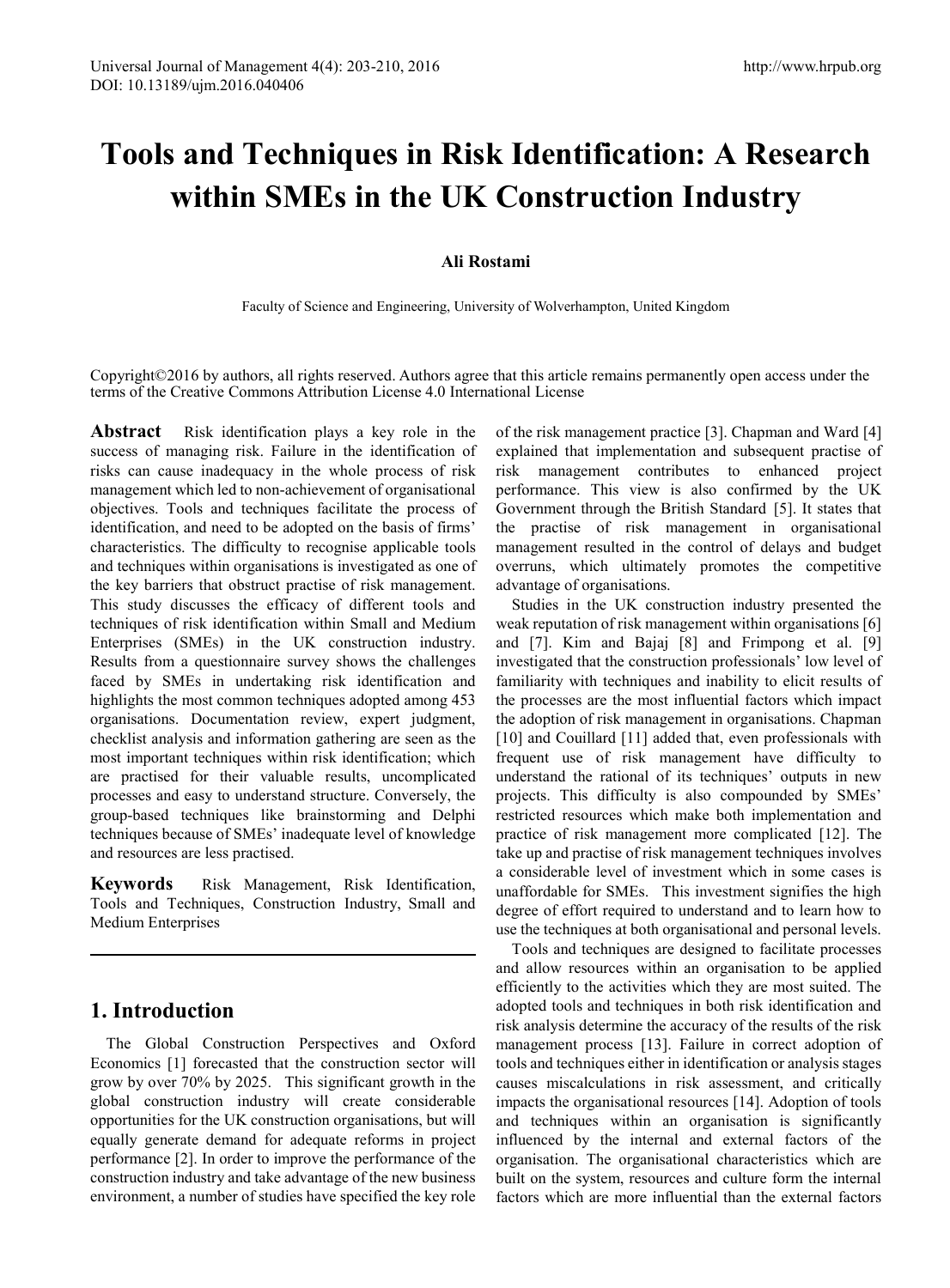on tools and techniques adoption in risk management [15].

Rostami et al. [15] investigated that the tools and techniques adoption is one of the key difficulties of SMEs in the practise of risk management in the construction industry. They outlined that SMEs' knowledge and experience in the process have precedence over organisational constraints. This emphasised the viewpoints of Chileshe and Kikwasi [16] that the absence of awareness and experience in tools and techniques are two key innate challenges of professionals in managing risk in construction industry. Therefore, assessing the most beneficial tools and techniques helps SMEs in the practise of risk management and improves business management.

A thorough literature review on tools and techniques in risk management specified that the key tools and techniques in risk identification and analysis are: brainstorming, interviews, Delphi, check-lists, hazard analysis and critical control points, environmental risk assessment, structure "what if", scenario analysis, business impact analysis, root cause analysis, failure effect mode analysis, event tree analysis, cause and effect analysis and consequence and probability matrix [7], [17], [18], and [19]. A number of these techniques such as the Structure "What If" (SWIFT), Environmental Risk Assessment and Reliability Centred Maintenance techniques can be implemented and practised in both stages. This study adopts the British Standard [13] type of tools and techniques for risk identification.

The question of major relevance to SMEs considering the practise of risk management is: which tools or techniques can provide the greatest benefits?

# **2. Risk Identification Tools and Techniques**

The Risk Identification process, as the initial step of risk management, forms the structure of the whole process [18], [20]. Failure in the identification of risks can cause inadequacy in the whole process, which can in turn critically affect the organisation's resources. This process assists organisations in risk management to: (1) recognise the best and most relevant input data (2) understand the benefits of the process (3) recognise risks and their potential impacts (4) provide information for decision-makers [21], [22], and [23]. The risk identification process or risk information gathering process can be achieved with the aid of different tools and techniques. The most common tools and techniques are: documentation reviews, expert judgment, diagramming techniques, assumption analysis, information gathering, checklists and SWOT technique. [13], [18]

Chapman [18] through the behavioural scientists' framework which was developed by Handy [24], conducted an empirical research on the effectiveness of risk identification and assessment techniques in construction projects. The research divided risk identification tools and techniques into three main categories by the degrees of involvement of people, comprising: identification by expert;

one-to-one interview; and working group led by analysts. The result cited that the brainstorming technique which involves the analyst leading a working group is the most widely used risk identification technique in large organisations.

Further, Lyons and Skitmore [7] sought the frequency of use of risk management techniques in the construction engineering industry. Project managers from 44 enterprises highlighted that the checklists, brainstorming, case-based approach and scenario building were the most frequently used tools and techniques for identifying risks. They indicated that the success rate of their projects was highly influenced by the association of techniques.

In organisations, a series of factors are involved in the practice of techniques in risk identification [25]. These factors affect the effectiveness of techniques in achieving their objectives, and include: given, intervening and output factors [18]. The givens embrace the organisation's existing factors which impact outputs. The main given factors comprise resources, leader knowledge and skills, and tools and technologies. The intervening factors are temporary factors which are adopted to improve the productivity or user satisfaction such as leadership and procedure. Finally, the output factors cover the satisfaction and user-expected results in terms of their objectives.

In the context of SMEs, restrictions imposed by organisational given factors, such as finance and technology; force SMEs to adopt cost-effective and time-effective techniques [26]. Hence, working group techniques like brainstorming for risk identification which was highlighted by chapman [18] and Lyons and Skitmore [7], are not appropriate for most SMEs. This paper attempts to identify the most common tools and techniques in the risk identification process, and assesses their efficacy in SMEs in the UK construction industry.

## **3. Research Methodology**

This paper aims to identify key tools and techniques in the risk identification process in SMEs in the UK construction industry that can be applied to the development of a framework for risk management process for SMEs. The research methodology in this study includes a comprehensive literature review, data collection and sampling, and data analysis. The data for the study was obtained by means of a postal questionnaire. Organisations which participated in this study employed more than 10 people but less than 250 employees based on European Commission's definition. This research focused on small and medium-sized enterprises without consideration of micro businesses. Database for the study was obtained from the Office of National Statistics (ONS), the Small Business Gateway, the Financial Analysis Made Easy (FAME) and the Scottish Centre for the Built Environment (SCBE). 453 small and medium-sized enterprises participated in this study. Attempts were placed to have samples across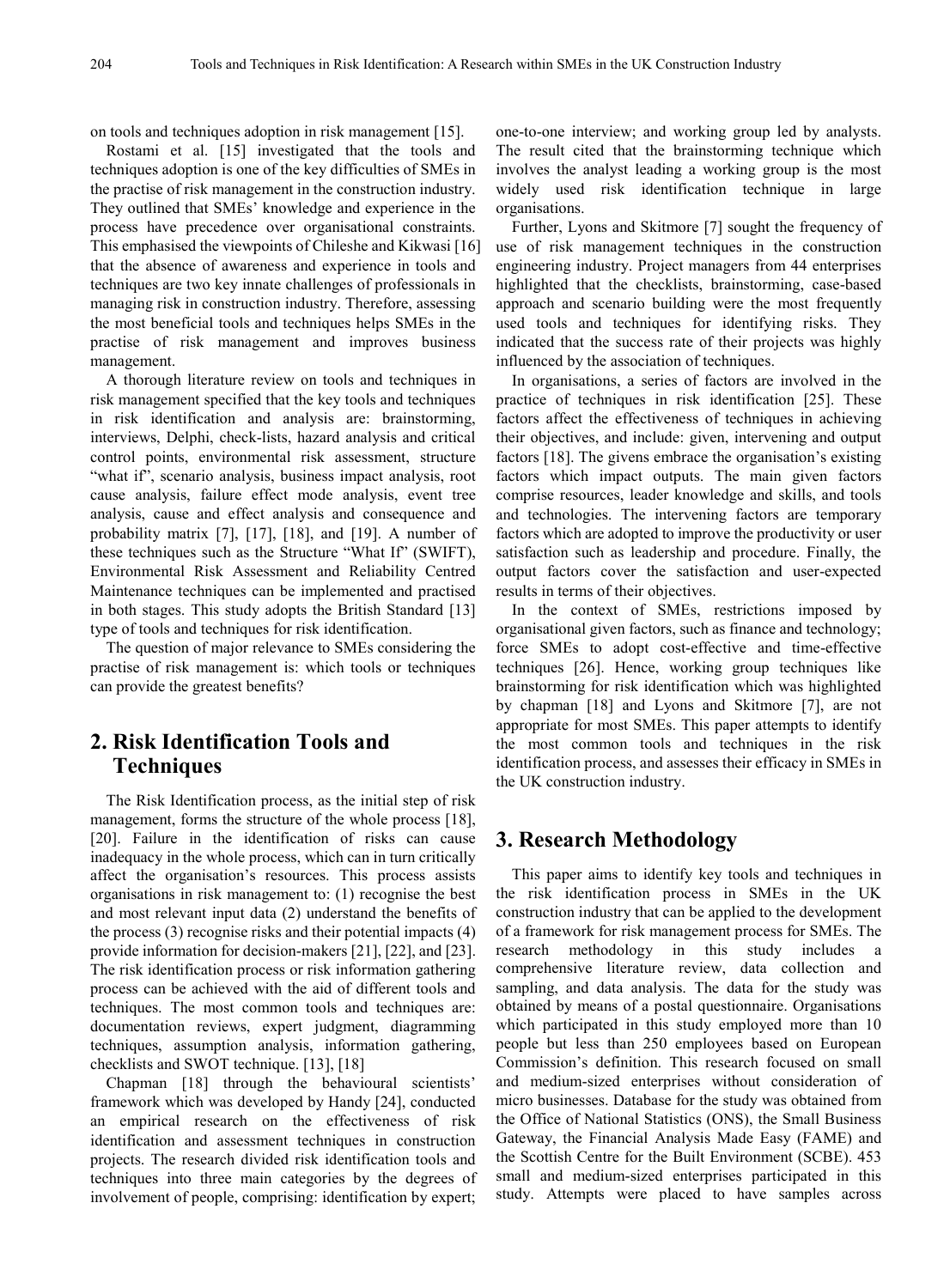architecture, engineering and construction organisations which had an adequate level of experience and knowledge in risk management.

Based on existing literature and British Standard [13] a list of appropriate tools and techniques for risk identification were identified. This list included 42 tools and techniques. This provided the opportunity to clarify the content of the literature review results and recognise details behind the key issues. This also added breadth to the research and structured the basis of the questionnaires. The research's questionnaire included two sections. Section one covered the organisations' general information such as size and role in the current or most recent project. Section two discussed tools and techniques from the provided list that were practised in risk identification, and further challenges in their practices.

SMEs were asked to identify and rate the most practiced tools and techniques in risk identification process on five-point scale from "not used at all" to "used to a very large extent". Within the survey participants were also questioned to state the reasons behind the use of the practised tools and techniques. In this part, both organisational and environmental variables were considered. The variables included: uncomplicated processes to set up and practise; easy to understand, for practitioners; time and cost effectiveness; valuable results and outcomes; being familiar, from other management processes; unwillingness to learn and practise new methods; lack of investment in training; lack of investment to replace new methods (Software-Technology); etc.

The research questionnaire was collected by post and electronic mailing system. The data were then transferred to the Excel spread sheets and analysed by adopting Statistical Package for the Social Sciences (SPSS). The determined variables (1) tools and techniques with their rate of practice and (2) reasons for the most commonly practised tools and techniques were considered to conduct factor analysis. Factor analysis is a multivariate statistical approach and is designed for data exploration [27]. This technique helped to condense the set of tools and techniques in risk identification in SMEs through the following steps.

- a) Assessment of the suitability of the data for factor analysis
- b) Factor extraction
- c) Factor rotation and interpretation

a) Assessment of the suitability of the data for factor analysis: Prior to factor analysis all variables in the tools and techniques adoption were tested for outliers and factorability. Firstly, the strength of the inter-correlations among the difficulties was assessed by the correlation matrix. According to the SPSS guideline the matrix of correlations should illustrates at least some correlations above 0.3. Outcomes of the research identified considerable amount of coefficients above 0.3. Secondly, the result of Kaiser-Meyer-Olkin (KMO) test for tools and techniques was 0.847 (Table 1) which is acceptable for factor analysis [28]. Finally, the Bartlett's test of the sphericity outcome in this research is  $p=0.0$  which should be statistically significant at  $\rho \le 0.05$  [29] (Table 1). From the test results it was manifested that they all satisfied all the assumptions of the factor analysis.

**Table 1.** Kaiser-Meyer-Olkin (KMO) and Bartlett's test

| Kaiser-Meyer-Olkin Measure of Sampling<br>Adequacy | .847               |         |  |
|----------------------------------------------------|--------------------|---------|--|
|                                                    | Approx. Chi-Square | 726.354 |  |
| Bartlett's Test of<br>Sphericity                   | df                 | 21      |  |
|                                                    | Sig.               | .000    |  |

b) Factor extraction: Factor analysis is used to determine the smallest number of factors that are required to represent the interrelationships among the set of variables [30]. This process was obtained by the Principle Components Analysis (PCA) technique. The PCA is the default method in most statistical analysing programmes and is common in factor analysis to identify underlying factors [30]. In this study, two techniques which include: Kaiser's criterion [31], and Scree-plot test [32] were conducted to determine the smallest number of factors that are required for factor analysis.

1) Kaiser's criterion: In Total Variance Explained table from factor analysis (Table 2) in column Initial Eigenvalues the values above 1 highlight the number of factors (4.424 and 1.034). These two factors define the number of factors that are required for factor analysis.

2) Scree-plot test: the straight red line drawn based on smaller eigenvalues in Figure 1 indicates the linearity breakpoint of the graph at component two. The components above the breakpoint are the number of factors which need to be considered in the research.

**Table 2.** Total variance explained

| Component      | Initial Eigenvalues |               | <b>Extraction Sums of Squared Loadings</b> |       |               | Rotation Sums of<br>Squared Loadings |       |
|----------------|---------------------|---------------|--------------------------------------------|-------|---------------|--------------------------------------|-------|
|                | Total               | % of Variance | Cumulative %                               | Total | % of Variance | Cumulative %                         | Total |
|                | 4.424               | 63.205        | 63.205                                     | 4.424 | 63.205        | 63.205                               | 4.141 |
| 2              | 1.034               | 14.772        | 77.977                                     | 1.034 | 14.772        | 77.977                               | 2.817 |
| 3              | 0.463               | 6.612         | 84.589                                     |       |               |                                      |       |
| 4              | 0.396               | 5.653         | 90.242                                     |       |               |                                      |       |
| 5              | 0.353               | 5.041         | 95.283                                     |       |               |                                      |       |
| 6              | 0.205               | 2.924         | 98.208                                     |       |               |                                      |       |
| $\overline{7}$ | 0.125               | 1.792         | 100                                        |       |               |                                      |       |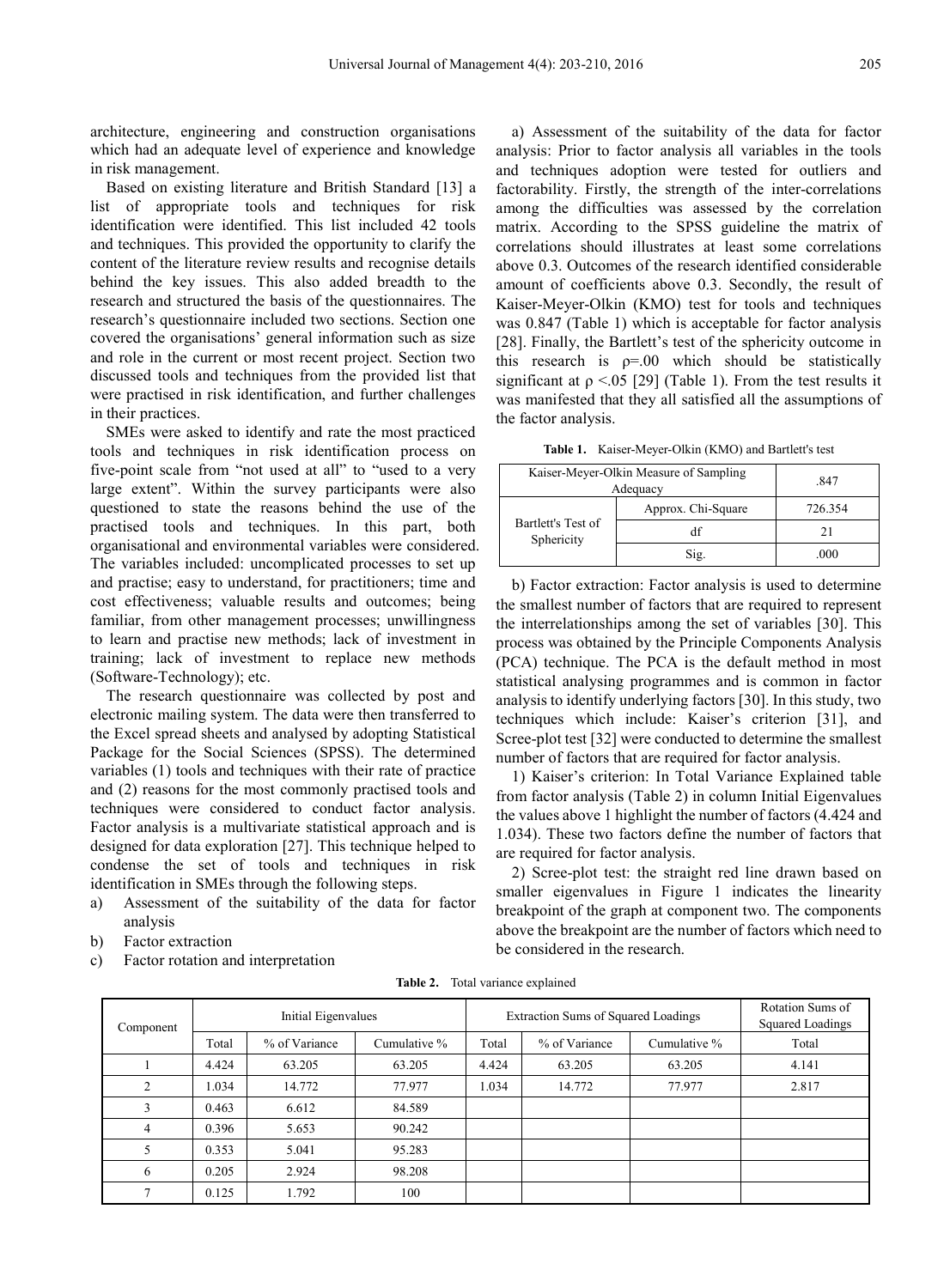

**Figure 1.** Scree-Plot

**Table 3.** Pattern and structure matrices for PCA with oblimin rotation of two factor solution of tools and techniques

|                        | Pattern coefficients Component |       | Structure coefficients Component |       |  |
|------------------------|--------------------------------|-------|----------------------------------|-------|--|
| Tools and Techniques   |                                | ◠     |                                  | ↑     |  |
| Documentation review   | 0.98                           |       | 0.932                            | 0.454 |  |
| Expert Judgment        | 0.937                          |       | 0.914                            | 0.352 |  |
| Check list analysis    | 0.908                          |       | 0.891                            | 0.416 |  |
| Information gathering  | 0.719                          |       | 0.895                            | 0.596 |  |
| <b>SWOT</b>            | 0.563                          | 0.356 | 0.739                            | 0.635 |  |
| Assumption analysis    |                                | 0.86  | 0.472                            | 0.883 |  |
| Diagramming techniques |                                | 0.838 | 0.414                            | 0.881 |  |

According to the above techniques two-factor solution for the factor analysis method was considered to extract the most practised tools and techniques in risk identification.

c) Factor rotation and interpretation: The two-factor solution proved a total of 77.98% of the variance (component 1: 63.21% and component 2: 14.77% - Table 2, Cumulative column). To aid in the interpretation of these two components, Oblimin Rotation [33] was performed. This process presented the most practised tools and techniques (highlighted items in Table 3).

# **4. Discussion of Factor Analysis Results**

From the results, it is evident that the most practised tools and techniques in risk identification are documentation review, expert judgment, check list analysis and information gathering. These results are not in line with the Chapman's [18] studies which specified that brainstorming from the information gathering techniques is the most

widely practised technique for risk identification in large construction companies. The results indicate that most SMEs due to their limited resources, knowledge and skills have less capability to implement group-based techniques such as brainstorming.

#### **4.1. Documentation Review**

The first tool that emerged was documentation review: 441 out of 453 organisations were familiar with this tool and about 75% of them considered the tool as the first preferred tool to identify risks of the organisation. Collecting data by reviewing the existing documents is known as the documentation review technique. This review contains documents of the previous business plans, strategies, activities, contracts and other stored information in either hard copy or electronic formats. The technique is used to collect background information to understand and identify the new business probabilities and uncertainties [34]. This review assists to recognise the strengths and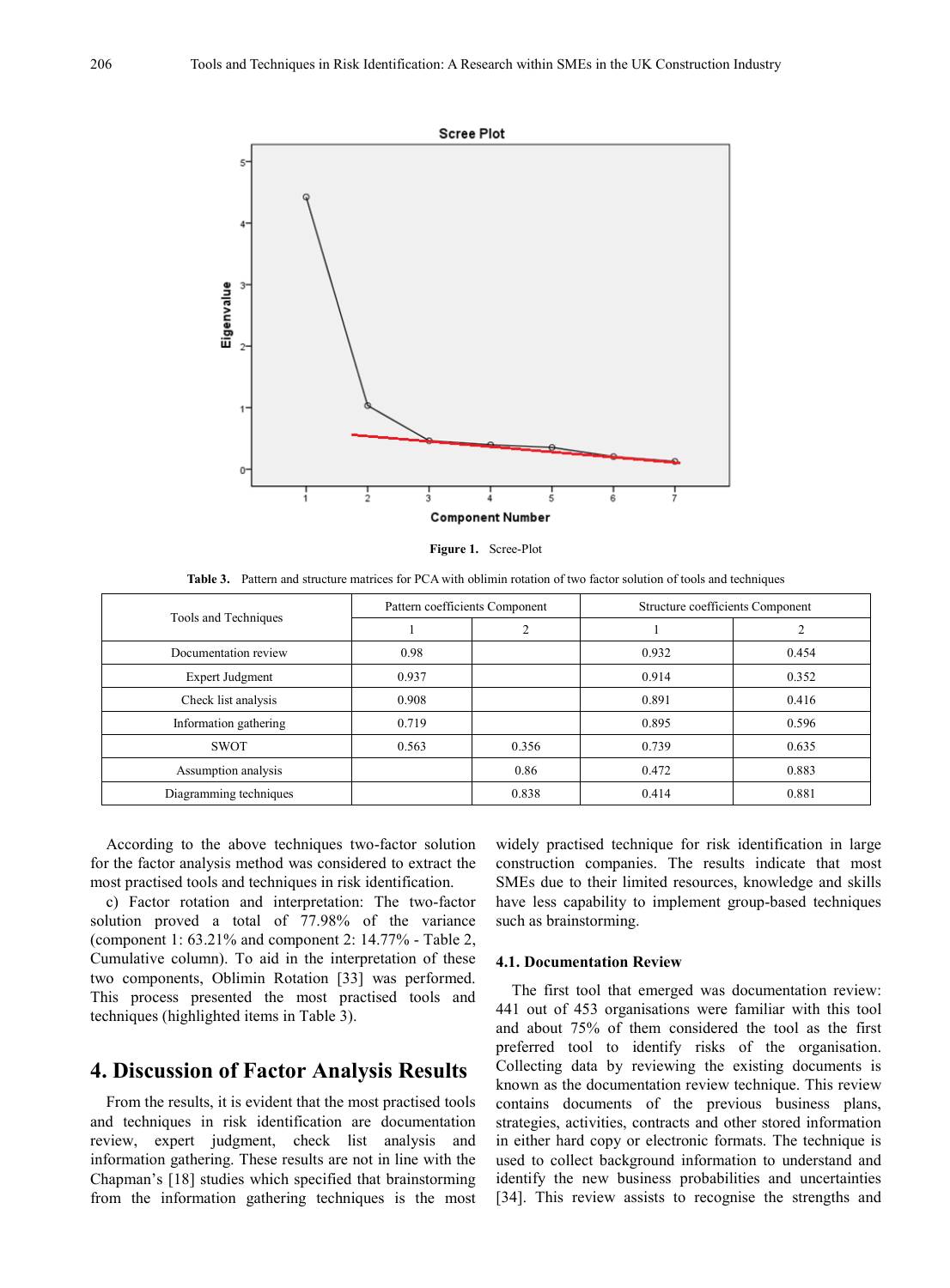weaknesses of the organisation and understand the history and philosophy of the business. SMEs highlighted that the technique helped them to develop the risk identification process by assessing the organisation's existing documents to design focus groups or an observation framework.

The participants explained that this technique included the assessment of the existing documents at the start of the process which was to find out what types of information were available and which part(s) of them were required for further review. The assessment step is followed by the compiling process which specifies the limit of the review to answer the evaluation questions. Further, accuracy of the compiled information needs to be checked by the management team. In this step the usable part of the information is criticised to derive the key information out of the documents.

#### **4.2. Expert Judgment**

The second risk identification technique that emerged from 397 questionnaires with 71% usage rate among SMEs was expert judgment. The expert judgment tool is widely practiced in different stages of the businesses and potentially covers both internal and external risks. The SMEs stated that the expert judgment was implemented and practiced because of: the affordability of resources required in terms of time and budget; valuable results and outcomes; uncomplicated process to set up and quick to produce results. They noted that the outcomes of this technique could be as accurate as other costly tools and techniques like the diagramming techniques.

The expert judgement is a process which is founded on the knowledge and experiences of individuals or groups. People with specialised knowledge, either part of the organisation or involved in a specific activity of the business, are known as the experts of the business [35]. The research revealed that the expert judgment in SMEs highly relies on the experiences and skills of the SMEs' owners and managers. 87 companies indicated that they used their managerial experiences due to their familiarity with the business activities instead of the costly advice of consultants. Two small organisations argued that if the firm could hire a part-time consultant with relevant expertise, knowledge and skills then perhaps they could operate the business with more success probability (fewer risks). They believed that utilising the skills of an expert would be more beneficial and practical than business management analysis. A business manager from a medium-sized company highlighted that the efficacy of the expert judgement technique highly depends on both internal and external experiences. The risks identified by the management team should be reviewed by a consultant with relevant experience of similar business areas to obtain the best possible outcomes.

#### **4.3. Checklist Analysis**

The third technique that emerged was checklist analysis

which was familiar to 385 organisations. 68% of them stated that this technique was currently being practiced in their business. This technique is known as a basic method of risk identification in which pre-identified threats and opportunities are investigated for signs of potential risk situations [36], [37] and [38]. Checklists within organisation are developed over time through functional experts' contributions and collective experiences [39].

Five medium-sized and three small-sized enterprises named the checklist as the starter of the risk identification which gradually forms the structure of the process. Checklist helps to speed up the whole process and stops organisations from forgetting the critical steps due to disruptions. A medium-sized company presented the checklist as the source of the Risk Breakdown Structure (RBS) which supports the team in better understanding of involved risks. This company analogised the RBS with the Work Breakdown Structure (WBS) in mapping the details of their activities. More than 25% of participants noted the lack of investment in training and technology as the main barriers to replacing alternative (new) methods with old-fashioned techniques such as checklist analysis.

#### **4.4. Information Gathering**

The forth common set of techniques which were practiced in more than 61% of the SMEs was information gathering. 372 out of 453 organisations were familiar with the information gathering techniques. They indicated that the process of information gathering helps to enhance the organisation's memory, develop effective management and save resources. The most important techniques in this method include interviewing, brainstorming, Delphi technique and root cause analysis. 36 participants named the interviewing and brainstorming techniques as the most utilised information gathering techniques in risk identification.

The risk identification process through the interviewing technique can be an individual assessment or involve a group of people [40].This technique is categorised as a resource-intensive technique due to its requirement of organisational resources and time. The collected information through this technique is used to provide a ground for further risk identification. Chapman and Ward [4] believed that individual straightforward approaches such as the pondering approach which is based on individual identification assessment could be more beneficial for organisations instead of costly interviews.

The brainstorming is the second popular technique of the information gathering process among construction SMEs. The aim of this technique is to provide a comprehensive list of risks by the business team and multidisciplinary specialists. Osborn [41] introduced the brainstorming as a problem solving method that provides a considerable range of ideas in less time. This technique contains identifying problems, creating ideas, introducing and developing solutions sub-processes [18]. The results of the study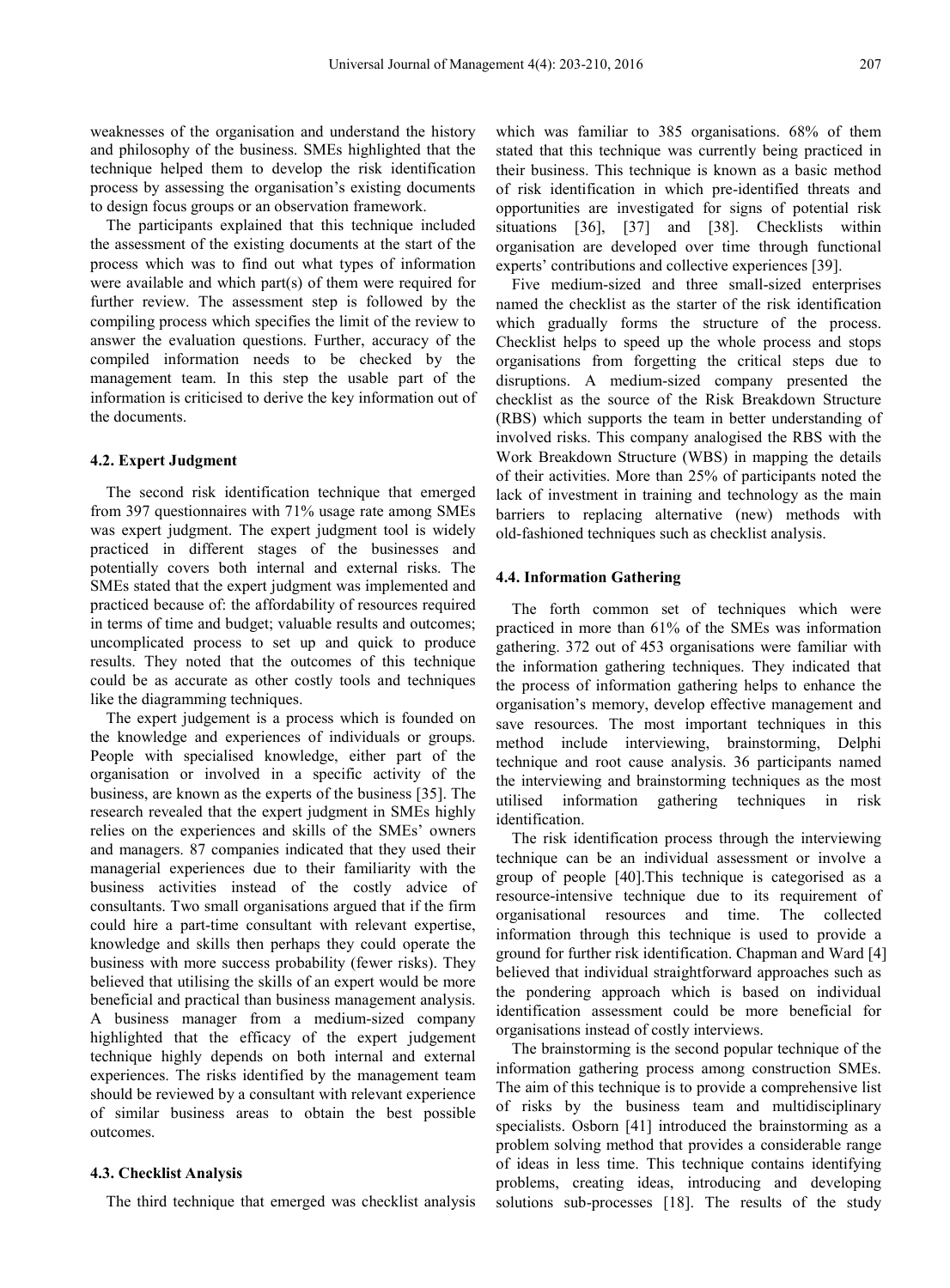revealed that the medium-sized participating firms were more likely to implement this technique for being familiar to it as well as its time effectiveness character. Two of those companies indicated that they used semi-structured interviews for the ground phase of the risk identification process and used its generated information for identifying problems in the brainstorming technique.

# **5. Difficulties in Practise of Tools and Techniques in Risk Identification**

Chapman [18] outlined that the most effective risk identification tools and techniques were those of the group work. In line with that study, Raz and Michael [25] also confirmed that the brainstorming and periodic risk reporting techniques were the most common risk identification techniques in the software engineering sector, which are regularly adopted by large enterprises. However, the results of the current study revealed the frequent use of individuals' tools and techniques such as documentation review, expert judgment and checklist analysis among the SMEs in the UK construction industry.

The results highlight that the adoption of a tool or technique is influenced by the size of the organisation. In SMEs for high degree of centralisation in management and low level of complexity, individual factors such as personality, aptitude, experience, knowledge and leadership have more impact than organisational factors [42]. The individual factors generate an organic structure with informal working relationships which restrict activities and collaborations within organisations [43]. Also, limitations imposed by organisational factors; i.e. resources and technologies, force SMEs towards economical practices [26] and [44]. Therefore, group work techniques such as brainstorming are not suitable for most small and medium-sized organisations.

Through the research questionnaire, SMEs indicated that factors such as uncomplicated process to set up and practise; easy to understand for practitioners; time and cost effectiveness; valuable results and outcomes; being familiar to other management processes; lack of investment in training to learn alternative methods, and low degree of budget to replace new methods are the main reasons for the practise of the highlighted (individual) techniques.

Participants outlined the documentation review as the most appropriate technique for risk identification. This technique was identified as the most cost and time effective technique because of its independent character and uncomplicated process. However, the quality of information being gathered through this technique should be assessed together with the outcomes of other information collecting techniques such as interviews, questionnaires and checklists in the risk identification process.

## **6. Limitation**

The research provides a range of notable contributions to risk identification in both theory and practice; however, several limitations of the study need to be acknowledged. This study considered organisations as small or medium-sized enterprises and did not distinguish them based on their size. The size of organisations forms organisational characteristics which can be affect initiation and implementation of tools and techniques in risk identification. Small-sized enterprises with less amount of resources and technology have more barriers in use of tools and techniques in the risk identification process. Moreover, in terms of field of practice within the construction industry the study did not classify enterprises i.e. contractors, engineers, and architectures. Their field of practice can influence their selection of tools and techniques. Second, the study addressed the UK construction enterprises; hence, the results may not directly apply to other industries or similar organisation operating in other countries. The third limitation is associated with the method of the study which is based on quantitative analysis. A qualitative approach with more detailed questions could provide different results by addressing multiple class sections.

# **7. Conclusions**

Risk Identification, as the initial step of risk management, forms the structure of the whole process. Failure in the identification of risks can cause inadequacy in the whole process which can in turn critically affect the organisation's resources. Firms that have implemented risk management have recognised that there would be a higher probability of failure if appropriate tools and techniques are not carefully employed. The adopted tools and techniques in risk identification determine the accuracy of the results of the risk management process. Therefore, on the basis of a quantitative survey with the UK construction enterprises, four key tools and techniques were identified on an assessment of their likelihood of usage and degree of efficacy in risk identification. The documentation review, expert judgment, checklist analysis and information gathering were highlighted to have significant impacts on the efficiency of risk identification. The attempt to evaluate these key tools and techniques from the perspective of organisational characteristics indicated that valuable results and outcomes; time and cost effectiveness; and uncomplicated processes are the main reasons of their practice within small and medium sized enterprises. Conversely, the group-based techniques like brainstorming because of SMEs' inadequate level of knowledge and resources are less practised. Findings of the study can be applied to the development of a framework for the risk management process for small and medium-sized enterprises.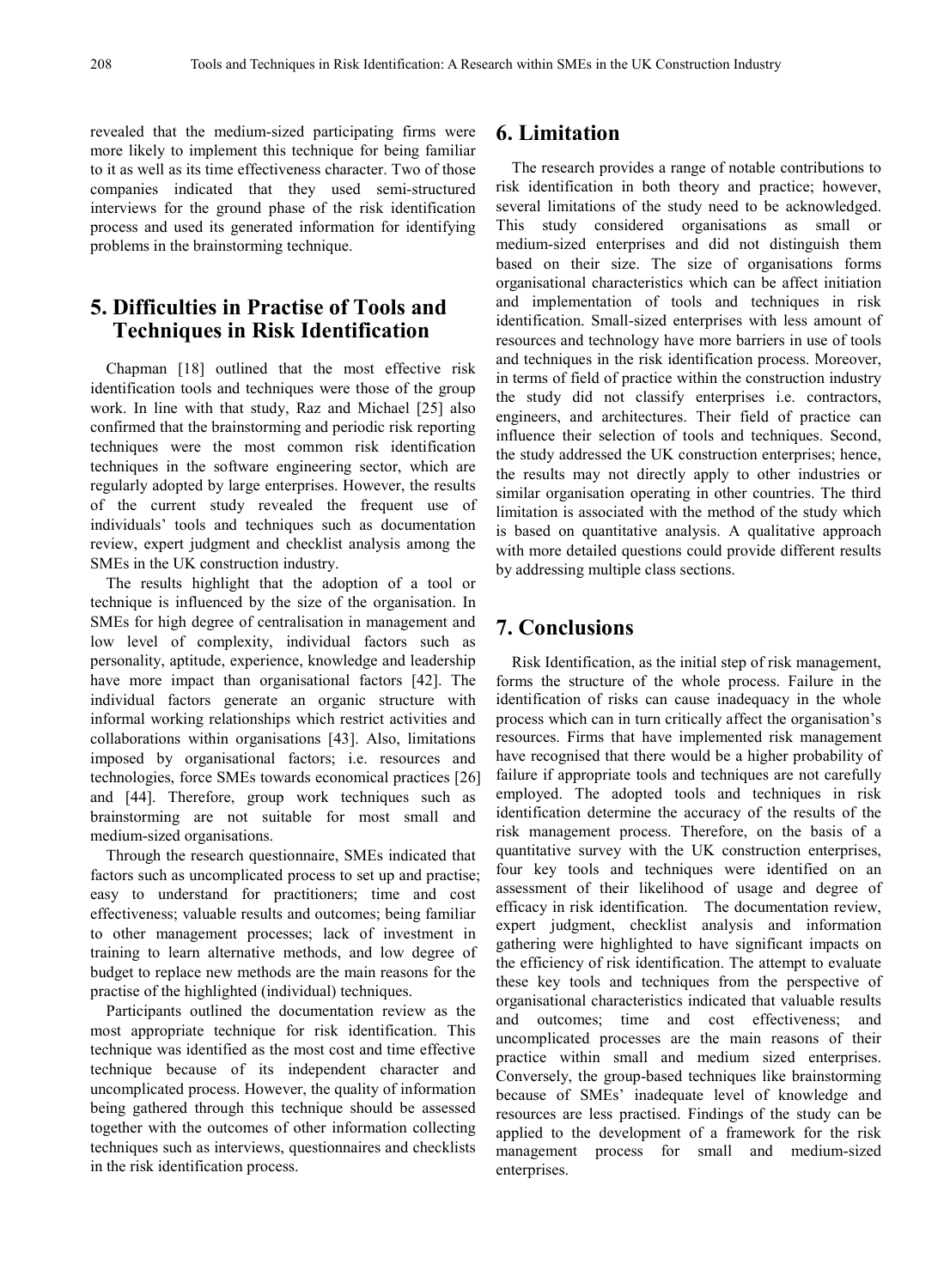## **REFERENCES**

- [1] Global Construction Perspectives and Oxford Economics, Online available from http://www.globalconstruction 2025.com/uk/
- [2] E. A. A. Mlybari, Managing value, requirements and risk in the appraisal stage of UK construction projects, PhD Thesis, University of Leeds, School of Civil Engineering, 2011.
- [3] S. Z. S. Tabish and K. N. Jha, Identification and evaluation of success factors for public construction projects, Construction Management and Economics, Vol. 29, No. 8, pp. 809-823, 2011.
- [4] C. Chapman and S. Ward, Project Risk Management: Processes, Techniques and Insights, 2nd ed, John Wiley, p.131, 2008.
- [5] British Standard (BS 31000), BSI British Standard, Risk Management-Code of Practice, 2009.
- [6] N. J. Smith, T. Merna and P. Jobling, Managing risk in construction projects, John Wiley and Sons, 3rd Edition, 2014.
- [7] T. Lyons and M. Skitmore, Project Risk Management in the Queensland Engineering Construction Industry: A survey, International Journal of Project Management, Vol. 22, No. 1, pp. 51-61, 2004.
- [8] S. Kim and D. Bajaj, Risk management in construction: an approach for contractors in South Korea, Cost Engineering, Vol. 42, No. 1, pp. 38 – 44, 2000.
- [9] Y. Frimpong, J. Oluwoye and L. Crawford, Causes of delay and cost overruns in construction of groundwater projects in a developing countries; Ghana as a case study, International Journal of Project Management, Vol. 21, Issue 5, pp. 321-326, 2003.
- [10] C. B. Chapman, Risk analysis and inherent risk management priorities. In: Collaboration Management: New Project and Partnering Techniques, pp. 107-128. John Wiley and Sons, Chichester, 1994.
- [11] J. Couillard, The role of project risk in determining project management approach, Project Management Journal, Vol. 26, No. 4, pp. 3-15, 1995.
- [12] Y. A. Debrah and G. Ofori, Emerging managerial competencies of professionals in the Tanzanian construction industry, The International Journal of Human Resource Management, Vol. 16, No. 8, pp. 1399-1414, 2005.
- [13] British Standard (BS 31010), BSI British Standard, Risk Management, Risk assessment techniques, 2010.
- [14] T. O. Lee and C. A. Wilhelmsen, Risk Assessment: Tools, Techniques, and Their Applications, John Wiley and Sons, p. 416, 2012.
- [15] A. Rostami, J. Sommerville, I. Wong and C. Lee, Risk Management Implementation in Small and Medium Enterprises in the UK Construction Industry, Engineering, Construction and Architectural Management, Vol. 22, No. 1, pp. 91-107, 2015.
- [16] N. Chileshe and G. J. Kikwasi, Perception of barriers to implementing risk assessment and management practices by construction professionals in Tanzania, 29th Annual ARCOM Conference, pp. 1137-1146, Reading, UK, 2013.
- [17] A. S. Akintoye and M. J. MacLeod, Risk analysis and management in construction, International Journal of Project Management, Vol. 15, No. 1, pp. 31-38, 1997.
- [18] R. J. Chapman, The effectiveness of working group risk identification and assessment techniques, International Journal of Project Management, Vol. 16, Issue 6, pp. 333-343, 1998.
- [19] S. Baker, D. Ponniah and S. Smith, Risk response techniques employed currently for major projects, Construction Management and Economics, London, Vol. 7, No. 2, pp. 205-213, 1999.
- [20] S. C. Ward and C. Chapman, Transforming project risk management into project uncertainty management, International Journal of Project Management, Vol. 21 (2003), pp. 97-105, 2003.
- [21] K. Simu, Risk Management in Small Construction Projects, Licentiate Thesis, Lulea University of Technology, Department of Civil and Environmental Engineering, 2006.
- [22] T. Henschel, Risk Management Practices in the Main Industries of German Small to Medium-Sized Enterprises, An Empirical Investigation, 2007.
- [23] C. Wang, E. A. Walker and J. L. Redmond, Explaining the lack of strategic planning in SMEs: The importance of owner motivation, International Journal of Organisational Behaviour, Vol. 12, No. 1, pp. 1-16, 2007.
- [24] C. B. Handy, Understanding organisations, Penguin Books Limited, 4th edition, Middlesex, UK, 1993.
- [25] T. Raz and E. Michael, Use and Benefits of Tools for Project Risk Management, International Journal of Project Management, Vol. 19 (2001), pp. 9-17, 2001.
- [26] J. Welsh and J. White, A small business is not a little big business, Harvard Business Review, pp. 18-32, 1981.
- [27] B. Williams, A. Onsman and T. Brown, Exploratory factor analysis: A five-step guide for novices, Journal of Emergency Primary Health Care (JEPHC), Vol. 8, Issue 3, Article 990399, 2010.
- [28] B. G. Tabachnick and L. S. Fidell, Using Multivariate Statistics, Boston: Pearson Education, 5th Edition, 2007.
- [29] M. S. Bartlett, A note on the multiplying factors for various chi square approximations, Journal of the Royal Statistical Society, Vol. 16 (Series B), pp. 296–8, 1954.
- [30] B. Thompson, Exploratory and confirmatory factor analysis: understanding concepts and applications, American Psychological Association, Washington, DC, 2004.
- [31] H. Kaiser, The application of electronic computers to factor analysis, Educational and Psychological Measurement, Vol. 20, No. 1, pp. 141-51, 1960.
- [32] R. B. Cattell, The Scree Test for Number of Factors, Multivariate Behavioural Research, Vol. 1, Issue 2, pp. 245-276, 1966.
- [33] A. B. Costello and J. W. Osborne, Best Practices in